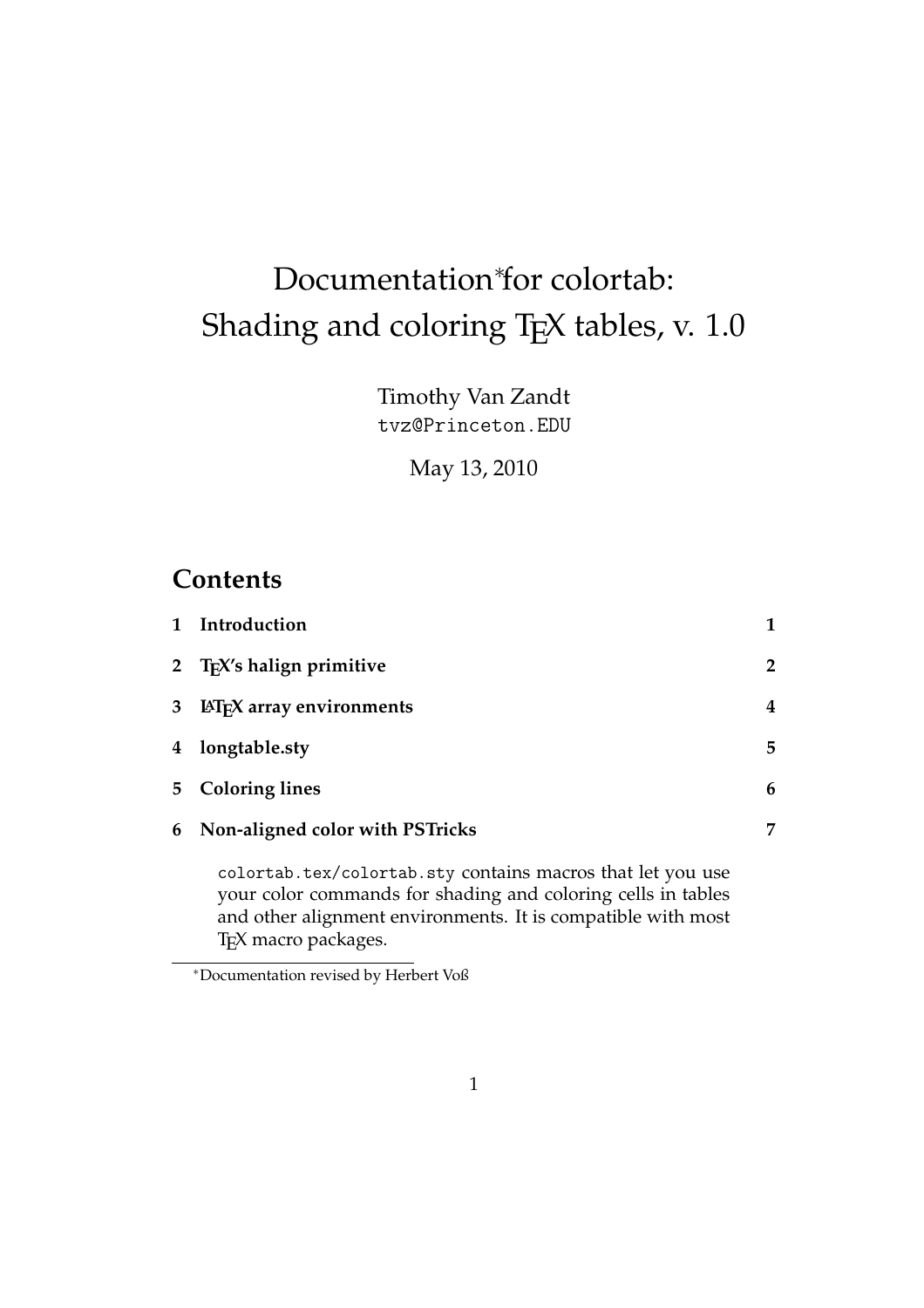#### **1 Introduction**

Adding color to tables is fraught with difficulties, but as the examples in this file indicate, it can be done. In any case, consider this an advanced topic, and be aware that the commands in colortab.tex are not robust.

This is meant to supplement your own color commands. There are many macro files that implement color for the various dvi drivers that can support color. E.g., the PSTricks package works with a variety of DVI-to-PS drivers.

For example, suppose you have a macro that defines the color command \gray. colortab.tex requires that one of the following produce a gray line:

```
{\gray \hrule}
\gray{\hrule}
```
if you want to use this command to color the cells in tables. This is probably the case if the one of the following produces gray text:

```
{\gray I am gray!}
\gray{I am gray!}
```
colortab.tex contains macros for T<sub>E</sub>X's \halign primitive. Incorporating color into high-level macros based on the \halign primitive requires a case-by-case treatment. colortab.tex also contains macros for coloring cells LATEX's various array environments, and for the LATEX longtable environment that is defined in the longtable (or longtabl) style option. These can serve as examples that can be accommodated to other table macros. See the code itself for happy hacking.

# **2 TEX's halign primitive**

To shade cells in an alignment, use

```
\coloralign
```
instead of \halign. Then, to color the columns in one or more rows, type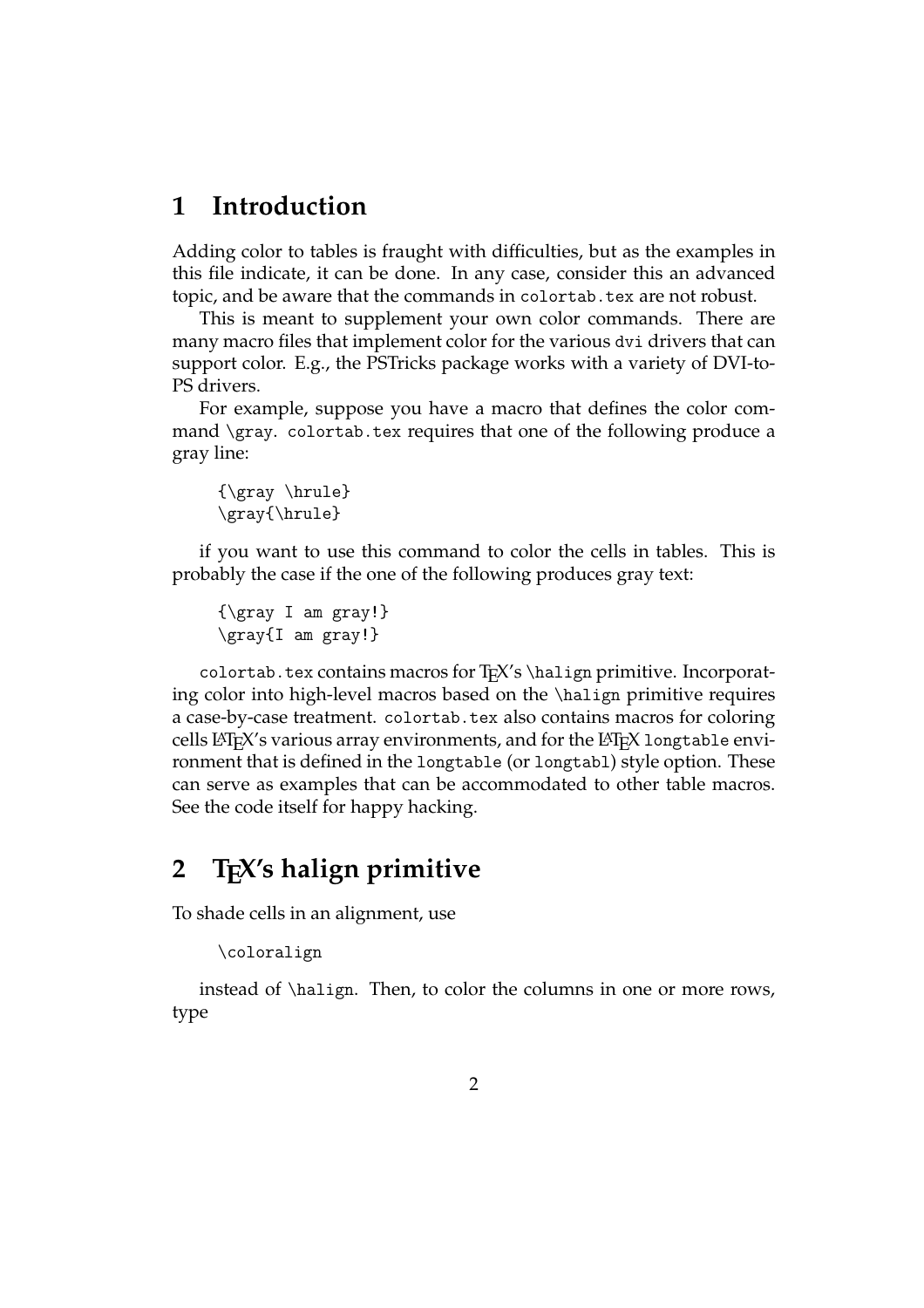```
\setminusCC
  row of colors\cr
  rows to be colored \cr
\ECC
```
For example:

```
\setbox\strutbox=\hbox{\vrule height11.5pt
  depth6.5pt width0pt}%
\vbox{\offinterlineskip
  \coloralign{%
      \vrule\strut\quad\hfil#\hfil\quad
      &\vrule\quad\hfil#\quad\vrule\cr
    \noalign{\hrule}%
    \setminusCC
      \gray &\cr
      Tamarind&Chiplote\cr
    \ECC\noalign{\hrule}%
    \setminusCC
      \lightgray &\gray\cr
      Lulu&Serrano\cr\noalign{\hrule}%
      Guanabana&Larga\cr
    \ECC\noalign{\hrule}%
}}
```

| Tamarind  | Chiplote |
|-----------|----------|
| Lulu      | Serrano  |
| Guanabana | Larga    |

\CC and \ECC stand for "ColorCells" and "EndColorCells", respectively. You cannot change the name of \ECC with \let or \def (without redefining \CC), because it is really just a delimiter. This is also true of the first \cr, which marks the end of the row of color commands. Remember that only complete rows can go between \CC and \ECC. Where you include horizontal lines is generally inconsequential. You can have nested \coloralign environments, but the nested environment must be enclosed in brackets {}. There is no \coloralign to or \coloralign spread because the space inserted by \tabskip won't be shaded.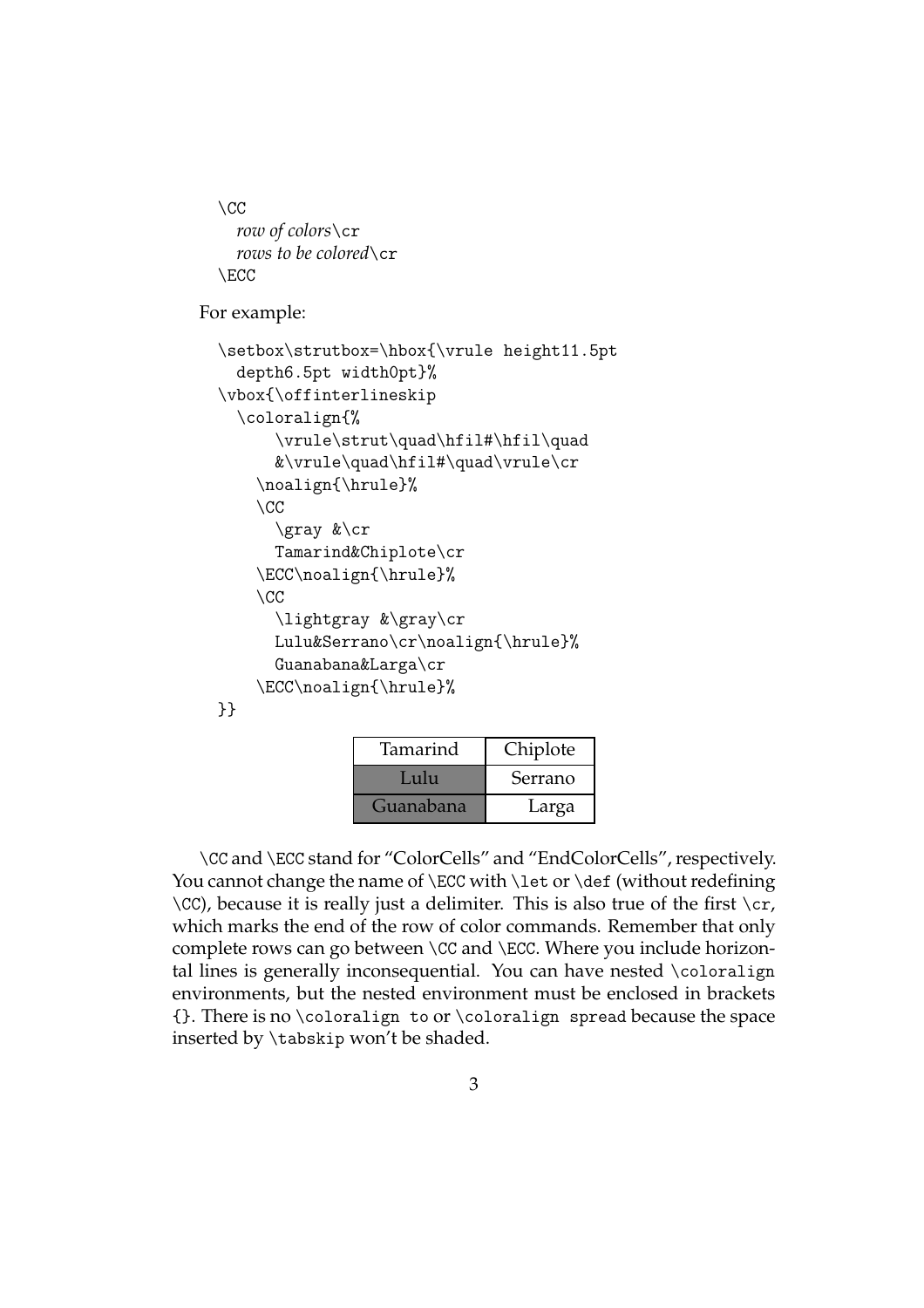These macros are not very robust. You can make best use of them by knowing how they work. \coloralign just saves the preamble, and otherwise is identical to \halign. \CC finds the height of the rows that have to be colored, and then  $\setminus$ CC draws a rectangle using  $T_{F}X'$ s line-drawing primitives in each cell, colored by the color commands included in the first line that follows  $\setminus$  CC. E.g.,

\yellow &&\red \cr

draws a yellow rectangle in column 1, nothing in column 2, and a red rectangle in column 3. Then \CC goes back up the height of the rectangle, so that  $T_F X$ 's current point is back where it was when  $\setminus CC$  started. At this point, \CC has finished its work. When the next rows of the alignment environment are processed by \halign, they are put down on top of the rectangles, and hence have colored backgrounds.

\CC finds the height of the rows to be colored by putting the rows into an  $\hbar$  an interpretation entries that was saved by  $\cosh$  and  $\hbar$ and then measuring the height of the resulting box.

#### **3 LATEX array environments**

Cells can be colored in a LAT<sub>EX</sub> array without using a special array environment (i.e., there is no LAT<sub>EX</sub> analog to \coloralign). Use \LCC instead of  $\CC$ , and use  $\setminus$  to end the row of color commands instead of  $\ccor$ . For example:

```
\def\arraystretch{1.5}%
\begin{tabular}{|l|c|}\hline
  \LCC
    \qquad \qquad \qquadTamarind & Chiplote \\ \hline
  \ECC
  \LCC
    \lightgray & \gray\\
    Lulu & Serrano\\ \hline
    Guanabana & Larga\\ \hline
  \ECC
\end{tabular}
```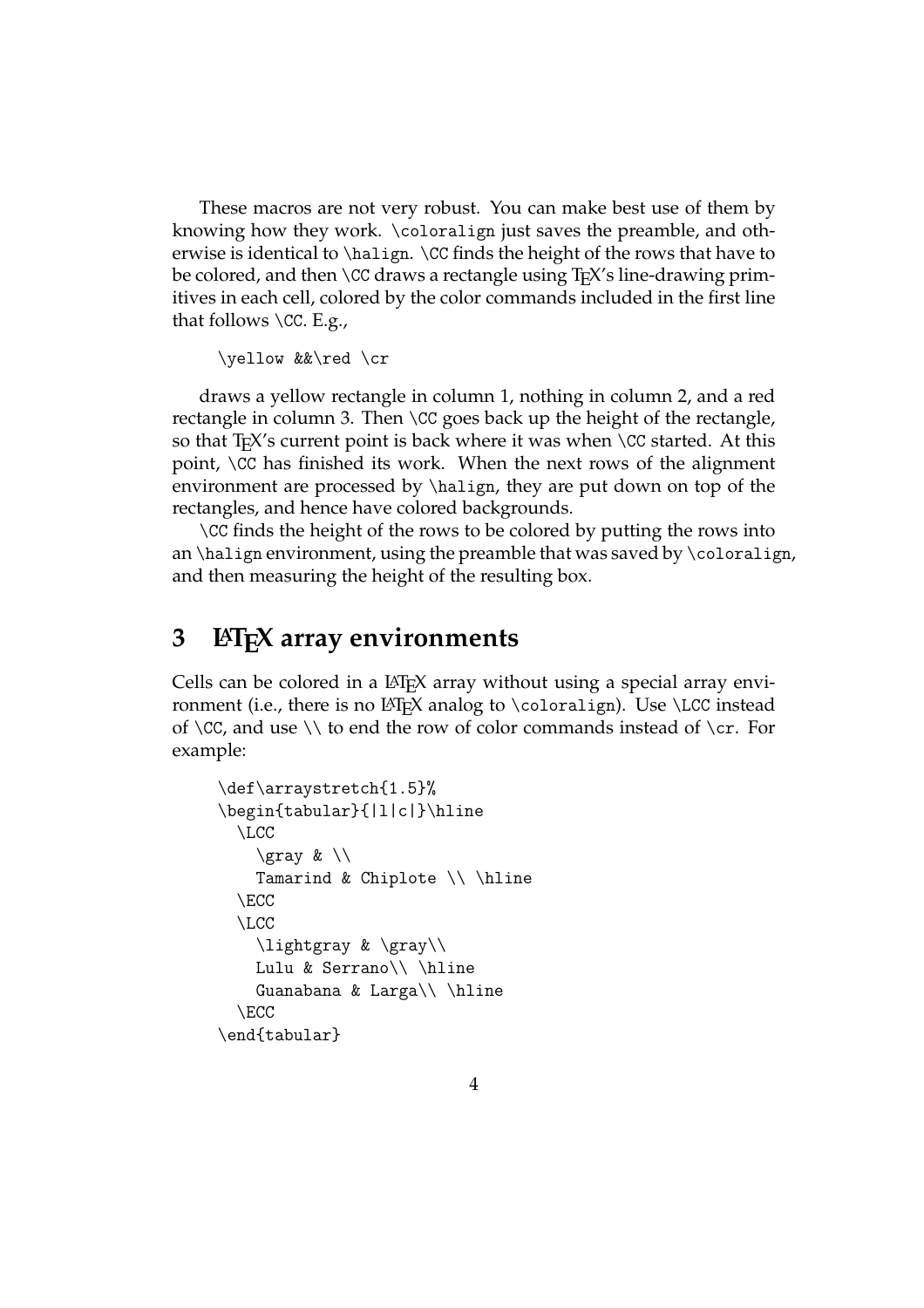| Tamarind  | Chiplote |
|-----------|----------|
| Lulu      | Serrano  |
| Guanabana | Larga    |

The same caveats apply as with the \coloralign environment.

When \LCC and \ECC are used with Frank Mittelbach's array.sty, nested array-type environments and \multicolumn commands wipe out information needed by \ECCHere is a workaround: Put \SP ("SavePreamble") at the beginning of the array-type environment (right after the column declarations), and put \RP ("RestorePreamble") at the end of each line containing a \multicolumn command or nested array-type environment (after the \\, and before the \ECC). For example:

```
\begin{tabular}{|l|c|}\SP\hline
  \LCC
    \gray & \\
    \multicolumn{2}{c}{Tamarind}\\ \RP \hline
  \ECC
\end{tabular}
```
Further nesting (e.g., an array within a  $\mathrm{t}$ ulticolumn, or a  $\mathrm{t}$ ulticolumn or array within a nested array) sometimes works and sometimes doesn't. You will have to figure that one out for yourself.

# **4 longtable.sty**

longtable.sty, by David Carlisle, defines the longtable environment, for making multipage tables. \LCC will not work with longtable. However, colortab contains other macros that will work, if you use longtable.sty in conjunction with Frank Mittelbach's array.sty. These macros have been tested only briefly, with version 3.04 of longtable.sty and version 2.1b of array.sty.

Before every column identifier in the environment's argument (e.g., c, l, r, p, m or b), put

!{\LC} If none of the below applies;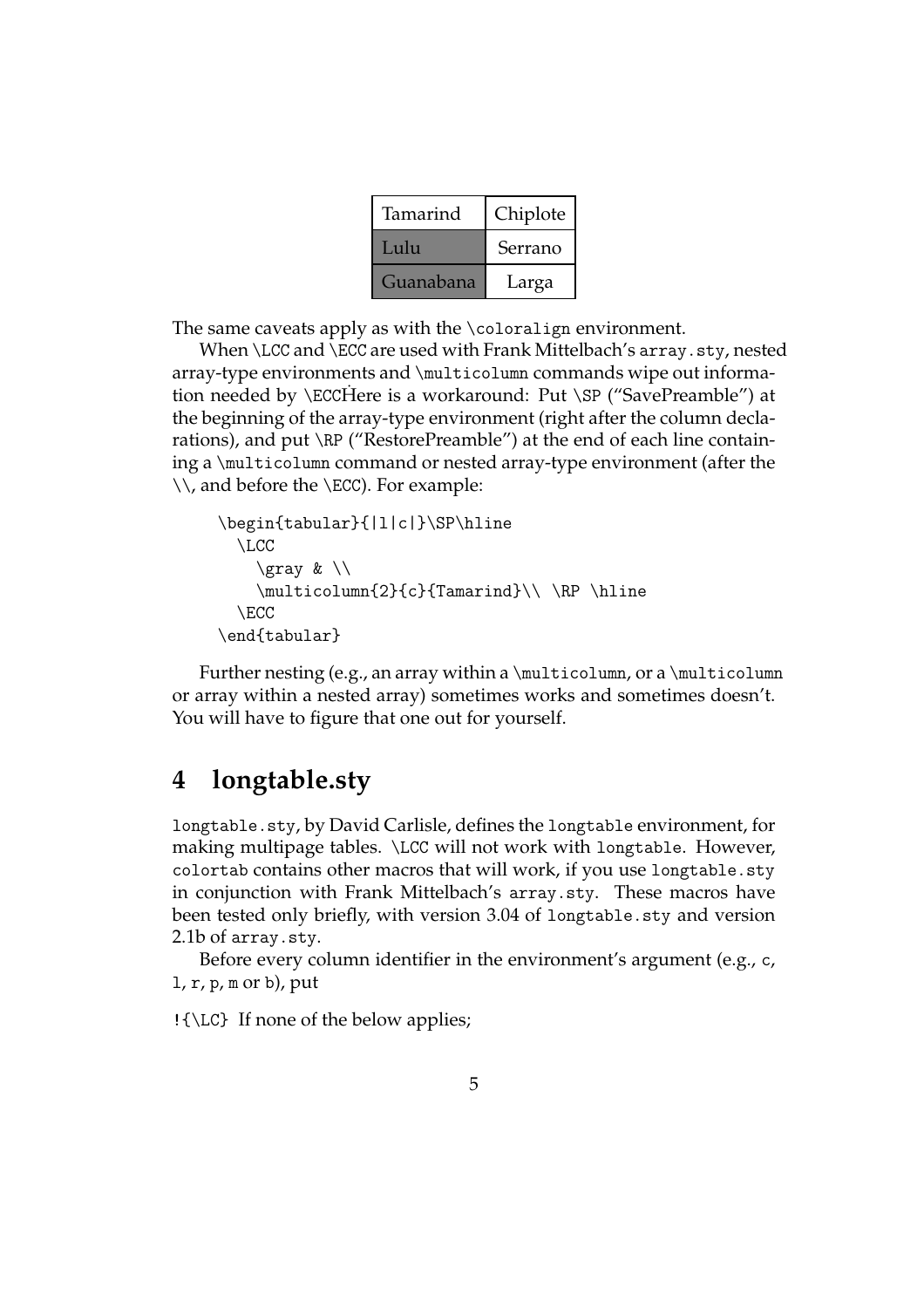- !{\LCi} If the column is preceded by one or more vertical lines;
- !{\LCii} If the column is followed by two vertical lines;
- !{\LCiii} If the column is preceded by one or more vertical lines and followed by two vertical lines.
- !{\LCz{*len1*}{*len2*}} If colortab should back up by *len1* before drawing the background, and should draw the background *len2* shorter than the width of the column.

Remember that you have to do this for every column, not just the columns that you want to color.

Then include

```
\LColors color & color & ... & color\\
```
in the first row of the environment, and later on as well if you wish to change the colors. Here also you have to include every column, but you can leave an entry blank if you don't want any background color in that column.

The color comes out right, or at all, only after you have run the file enough times for longtable.sty to set the alignment correctly.

Here is an example. The output will appear in this documentation only if longtable.sty or longtabl.sty is installed on your system.

```
\LARGE
\begin{longtable}{|!{\LCiii}l||!{\LCi}c|!{\LCi}c|}\hline
  \LColors \gray & & \\
    Tamarind & Chiplote & Galanga\\ \hline
  \LColors \lightgray & & \gray\\
    Lulu & & Serrano\\ \hline
    Guanabana & Larga &\\ \hline
\end{longtable}
```
### **5 Coloring lines**

Let's begin with the \halign environment. Changing the color of lines is easy, because if you write, say,  $\frac{\frac{\hbar}{\hbar}}{\hbar}$ , then the line comes out gray. For example: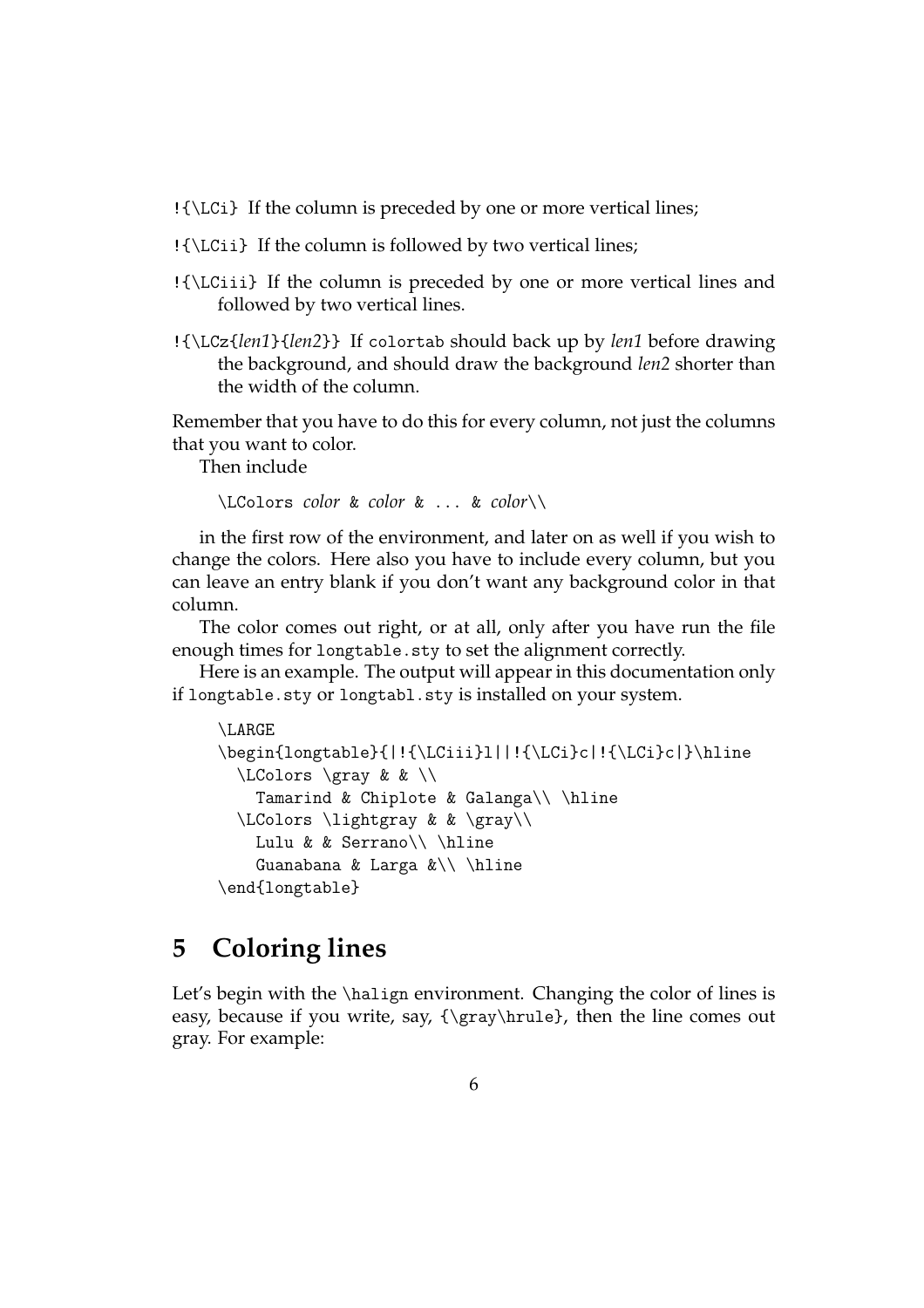```
% Thicker lines and wider spacing give better view:
\setbox\strutbox=\hbox{%
  \vrule height15.5pt depth8.5pt width0pt}%
\def\Hrule{\hrule height 2.5pt}%
\def\Vrule{\vrule width 2.5pt}%
% Now the table:
\vbox{\offinterlineskip
  \halign{%
      {\lightgray\Vrule}\strut\quad\hfil#\hfil\quad
      &{\gray\Vrule}\quad\hfil#\quad\Vrule\cr
    \noalign{\Hrule}%
    Tamarind& Chiplote\cr\noalign{{\darkgray\Hrule}}%
    Lulu& Serrano\cr\noalign{\Hrule}%
    Guanabana& Larga\cr\noalign{{\lightgray\Hrule}}%
```

```
}}
```

| Tamarind  | Chiplote |
|-----------|----------|
| Lulu      | Serrano  |
| Guanabana | Larga    |

With LATEX, you can add an entry like

@{\hspace{\tabcolsep}{\gray\vrule}\hspace{\tabcolsep}}

to the argument of the alignment environment, instead of |, if you want to color the vertical line that is drawn. If using array.sty, you can try:

!{{\gray\vrule}}

To color horizontal lines with LAT<sub>E</sub>X, don't bother trying

{\gray\hline}

because it won't work. You write your own version of \hline and \cline, or use the non-aligned color commands described in the next section.